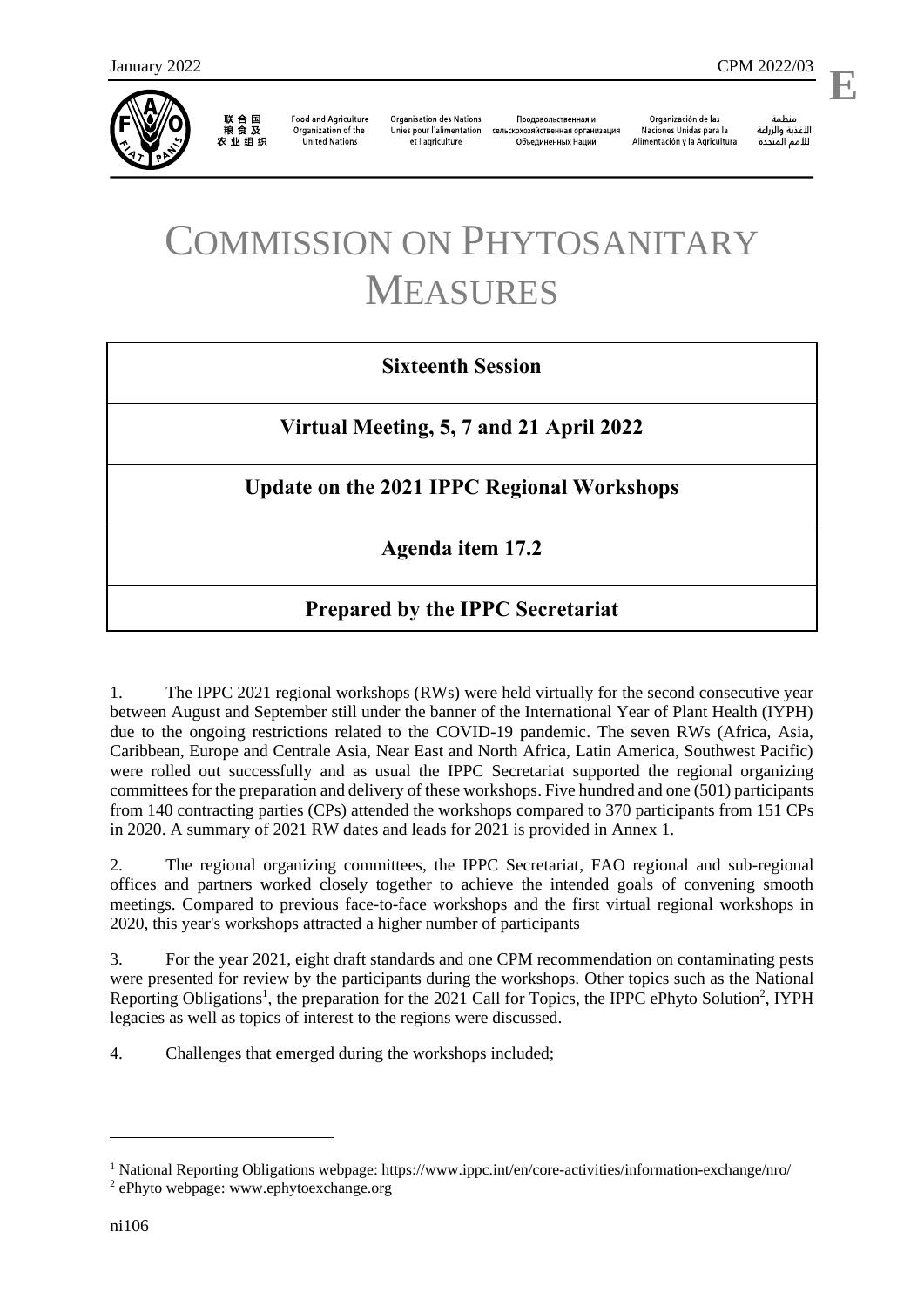1) Financial support for the interpretation of presentations in some regions,

2) low levels of comments received during the consultation period and the number of countries / CPs commenting and

3) more training on the use of the Online Commenting System (OCS).Following each workshop, news and reports<sup>3</sup> were posted on the IPP.

- 5. CPM-16 (2022) is invited to:
	- 1) *Note* the update on the 2021 IPPC Regional Workshops.

-

<sup>3</sup> 2021 IPPC Regional Workshops reports available at: [https://www.ippc.int/en/core-activities/capacity](https://www.ippc.int/en/core-activities/capacity-development/regional-ippc-workshops/)[development/regional-ippc-workshops/](https://www.ippc.int/en/core-activities/capacity-development/regional-ippc-workshops/)